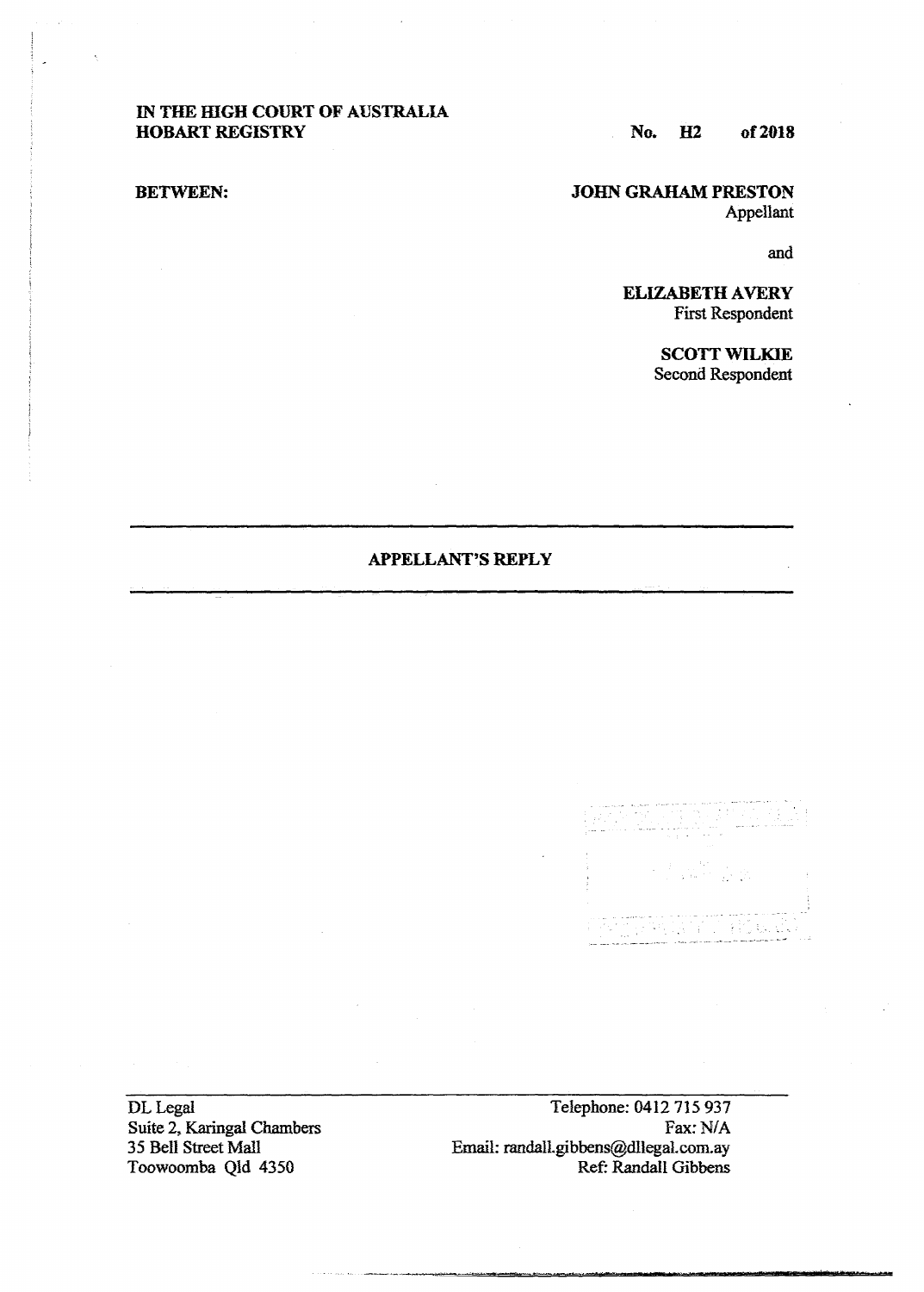## PART I: CERTIFICATION

l. These submissions are in a form suitable for publication on the internet.

### PART II: SUBMISSIONS IN REPLY

#### Construction and legal operation

- 2. The Respondents submit that the Protest Prohibition does not have a "greater operation" than s 9(1)(b) of the *Public Health and Wellbeing Act 2008* (Vie) *(PHA),* which is addressed to communications that are "reasonably likely to cause distress or anxiety":  $RS<sup>1</sup>$ [40(1]) and [41]. That is plainly wrong. "Protest" is not a synonym for "communications" reasonably likely to cause distress or anxiety". There are many protests which are not lO apt to cause distress or anxiety. Equally, there are many communications which are apt to cause distress or anxiety which are not protests.
	- 3. The Respondents submit that the only function served by the word "attempting" in the Protest Prohibition is to ensure that the offence applies to persons who wish to, but cannot, enter premises: RS [20]-[22]. That does not fit with the text of the Act Parliament did not refer to persons *"unsuccessfully* attempting to access" premises. Nor does it fit with the contention that a person is attempting to access premises if the person is acting with the purpose of bringing about access (seeRS [21]). That construction is not materially different from the Appellant's construction  $(AS<sup>2</sup> [43])$  and encompasses persons who are "on their way" to the relevant premises.<sup>3</sup>
- 20 4. The Respondents submit that the Protest Prohibition "does not necessarily operate to 150 metres": RS [71]; see also RS [97]. That is wrong, having regard to the terms of s 9(2) which proscribe "prohibited behaviour within an access zone". If, to the contrary, the Respondents are correct, it indicates that the law is vague and also undermines the submission of others that the prohibition operates in a spatially precise area:  $CS<sup>4</sup>$  [13].

#### The purpose of the Protest Prohibition

5. In his submissions, the Appellant invited Tasmania to specify the objects of the Protest Prohibition (AS [59]-[60]). The Respondents did not do so. The RS refer to a smorgasbord of objects, often without reference to any accepted principle of statutory construction (cf *Unions NSW* v *State of New South Wales* (2013) 252 CLR 530 at [50)). A 30 law may have multiple objects. But that does not mean that it is open to polities to assert infinite post hoc rationalisations. Any such approach is inconsistent with the implied freedom and its constitutional basis: if government wishes to burden political speech, it should do so by reference to a clearly-identified object or clearly-identified objects. As has been said in the related area of the principle of legality, if Parliament wishes to burden speech it "must squarely confront what it is doing and accept the political cost"; *R v Home Secretary;* Ex *parte Simms* [2000] AC 115 at 131 (Lord Hoffinann); *Attorney-General for South Australia v Adelaide City Corporation* (2012) 249 CLR 1 at [148J. So too, if government wishes to burden political communication, it should squarely identify *why* it is so doing. The difficulty the Respondents have had in settling on one legislative object 40 (or a small number of them) casts doubt on any suggestion that Parliament enacted this law in careful pursuit of an identified legislative object. The interveners proffer further legislative objects (CS [11], [20] (suggesting that the purpose is to facilitate access) and

 $\mathbf i$ Respondents' Submissions dated 3 August 20l8.

<sup>2</sup>  Appellant's Submissions in Chief.

<sup>3</sup>  Accordingly, the submission at RS [75] regarding the protester who cannot see the entrance to the building is wrong. 4

Submissions of the Attorney-General of the Commonwealth (intervening).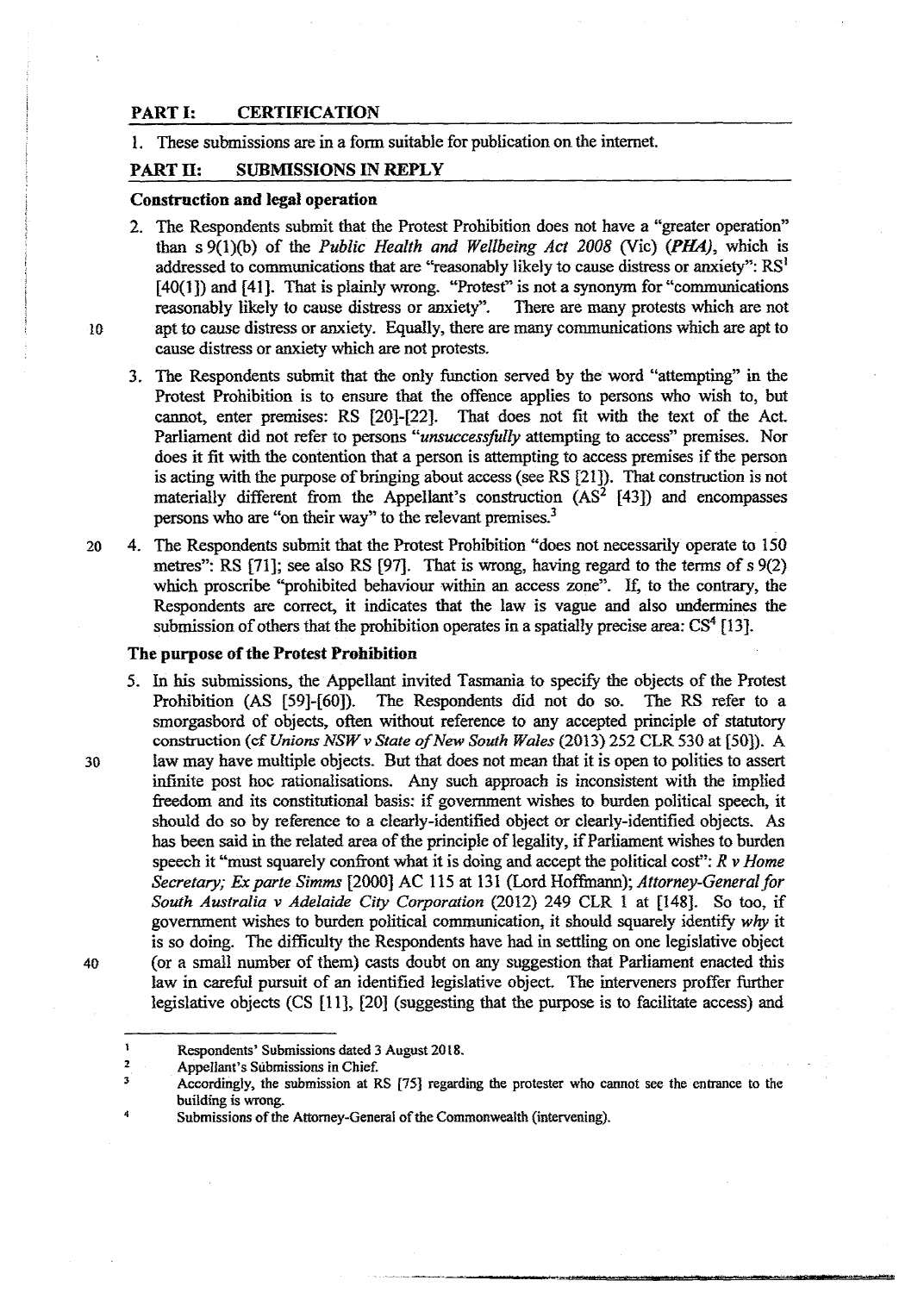VS [9]-[10] (suggesting that the purpose is the protection of persons accessing premises at which terminations are provided)). There is some difficulty in one polity proposing that a law bears a different object to the polity that enacted it. In any event, none of the proposed objects explain why, of all conduct capable of causing mischief, Tasmania singled out *protests* simpliciter.

6. The Respondents first state that the object of the Protest Prohibition is "to enable persons to access premises where terminations are provided unobstructed, uninjured and unharried": RS [23]; see also RS [32]. That *may* be the object of paragraphs (a) and (c) of the definition of "prohibited behaviour" (which are directed to hindering, obstructing or 10 impeding access and "footpath interference"), but it is not the object of the Protest Prohibition (para (b)) which applies irrespective of whether a person is (or is apt to be) obstructed, injured or harried.

7. The Respondents then state that the law is "directed [to] the provision of safe, legal and accessible reproductive health services to women": RS [28]. The Respondents make no attempt to link that object to the text and operation of the Protest Prohibition.

8. The Respondents also state that the "intention" of the law was "to reform criminal provisions rooted in Regency era religious and social sensibilities": RS [28]; see also RS [46] (to similar effect). There is no plausible reasoning which suggests that this was the object of the Protest Prohibition (as distinct from other provisions in the Act which 20 decriminalise abortion}.

- 9. The Respondents also submit that the purpose of the Protest Prohibition is that "women are entitled to access termination services in a confidential manner without the threat of harassment": RS [33]. This is not the object of the Protest Prohibition. It is not directed to maintaining confidentiality - it does not, for example, prohibit a person from observing access to abortion premises. Nor is it directed to harassment- that function is achieved by paragraph (a) of the definition of "prohibited behaviour".
- 10. The Respondents also submit that the purpose of the Jaw is to protect the ''safety, wellbeing, privacy and dignity of persons accessing premises where terminations are provided": RS  $[47(2)]$ ,  $[84]$ ; see also VS  $[16]$ <sup>5</sup>. That submission appears to be based on 30 the assumption that what is true of the Victorian PHA is ipso facto true of the Act. That submission is problematic. The words "safety, wellbeing, privacy and dignity" appear nowhere in the Act, let alone the Protest Prohibition itself. The submission is also contradicted by the Victorian Attorney-General who goes to some lengths to point out the differences between the two schemes: VS [6].
	- 11. The Respondents also submit that the purpose of the prohibition is to "kee[p] protesters at an appropriate distance from patients and medical staff'' accessing or attempting to access abortion premises: RS [62]. Save for the question-begging reference to "appropriate", that is no more than a statement of the immediate legal operation of the provision. It does not furnish an explanation for the law which can be used to assess its object's legitimacy. 6
- 40 12. The Respondents also submit that the purpose of the prohibition is "human safety"; RS [68]; see also RS [99] ("protecting women and staff accessing premises where terminations are provided"}. No principle of construction supports that submission.
	- 13. The Respondents also submit that the purpose of the Protest Prohibition is to prevent stigmatisation or ridicule of women: RS [71]; see also RS [85]. The prohibition makes no

-- -------·----·-·~-------------------

-2-

 $\overline{\mathbf{z}}$ Submissions of the Victorian Attorney-General (intervening). 6

Equally unhelpful, for the same reason, is the suggestion at RS [89] that the purpose of the law is to maintain "a confined area in which women are not subjected to prohibited conduct".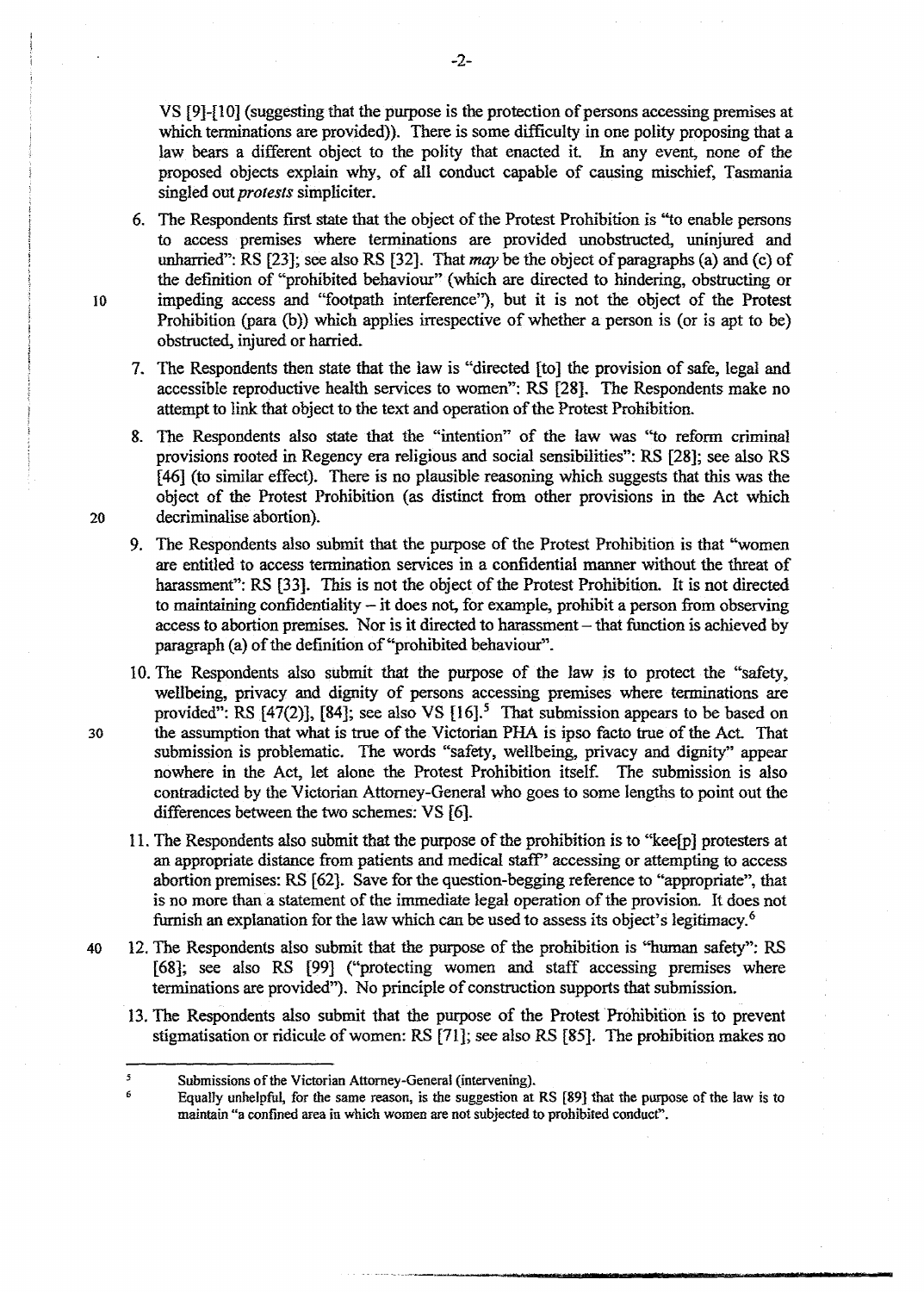reference to those concepts. Whether it is consistent with the Constitution to seek to prevent shame is addressed at AS [56].

- 14. Nowhere do the Respondents deal with the fact that the best evidence of legislative purpose is legislative text. Here, the Act is expressly directed to protest. Its purpose, on its face, is to quell protests in relation to the identified subject matter (ie abortions).
- 15. The RS are replete with emotive language hostile to anti-abortion speech and anti-abortion viewpoints: RS [57], [59], [75]. Sloganeering is unhelpful in the objective task of assessing validity. If anything, the hostility manifested in the State's submission establishes one of the very points agitated by the Appellant: a purpose of this law was to IO quell the message espoused by anti-abortion protesters. That is not a purpose which the State can pursue consistently with the constitutionally-prescribed systems.

#### **Political communications and effective burden**

- 16. The Respondents make a large number of submissions by reference to the particular protest engaged in by the Appellant (and his asserted purpose): RS [48]-[52}. The Respondents appear to suggest that the Appellant's motive in holding the placards could affect the validity of the Protest Prohibition (RS  $[54]$ ). These submissions are misguided.<sup>7</sup> The Protest Prohibition was either valid or invalid before the Appellant did anything; his conduct could hardly change the true constitutional position. One does not assess validity under the implied freedom by looking at the activities of a particular individual: see 20 *Wotton* v *Queensland* (2012) 246 CLR 1 at [80]; *APLA Limited* v *Legal Services Commissioner* (2005) 224 CLR 322 at [381] (APLA); *Monis v R* (2013) 249 CLR 92 at [62]; *Unions NSW v New South Wales* (2013) 252 CLR 530 at [30], [112]; *McCloy v State of New South Wales* (2015) 257 CLR 178 at [248]; *Tajjour v State of New South Wales*  (2014) 254 CLR 508 at [104]. That is because the implied freedom is a systemic freedom, not an individual right: *Unions NSW* at [30]; *Tajjour* at [104]. The relevant constitutional fact is the effect on the freedom generally, not the effect on a particular individual or particular communications. The effect of a law in a particular case may be some (albeit limited) evidence of the law's general effect, but generally only where the particular case is shown to be an appropriate "surrogate or representative of a particular class or activity": 30 *Betfair Pty Ltd v Racing New South Wales* (2012) 249 CLR 217 at [43]; see also (73] and [113]. The Respondents do not attempt to establish that here.<sup>8</sup>
- 17. The precise character of the Appellant's communications could be relevant if it were said that the Protest Prohibition should be read down so as not to apply to political communications, but the Respondents eschew that result (RS [92]-[94]. Further, if the Protest Prohibition *were* read down in that way, the trial would have miscarried because the Court below did not approach the offence as if it carved out political communications. In any event, the Respondents' submission rises no higher than the suggestion that a communication cannot he political if it has an ethical or religious motive: RS [55], [58], [61], [66]; see also CS [8]-[9] and VS [13].<sup>9</sup> That submission has no support in authority. 40 It is also contrary to principle: the freedom is not an individual right, so the motive of the individual speaker cannot determine whether the communication is political. The criterion is no higher than whether the communication "might be pertinent to" $10$  the

*9* 

<sup>7</sup>  For the same reasons, so are the submissions relating to the police officer marking out an area in this case: see RS [63].

g The matters at RS [56] are unsupported speculation which cannot establish any constitutional fact.

It should be noted that the anti-abortion viewpoint has a long lineage: see the Hippocratic Oath at <https://www.nlm.nih.gov/hmd/greek/greek oath.html> ("I will not give a woman a pessary to cause an abortion").

<sup>10</sup>  See *Unions NSW* at [155].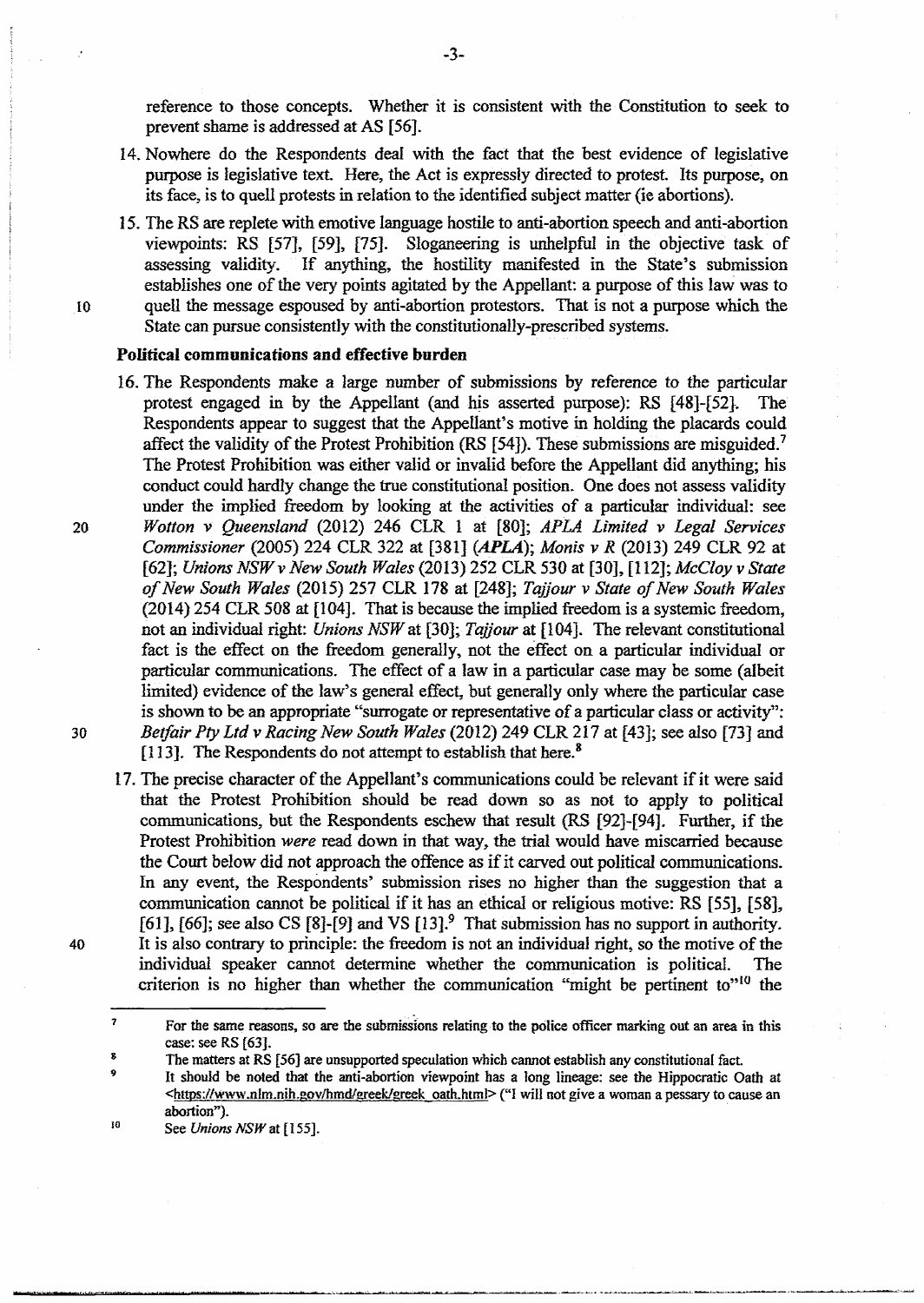political choices contemplated by ss 7, 24, 61 and 128 of the Constitution. Communications by the Christian Democratic Party do not lose their political character merely because they are motivated by religious beliefs, just as communications by a representative of any political party do not lose their political character if they are motivated by personal ethics or self-interest. A communication may be political because of its practical effect; the motive of the speaker is not determinative: see *AP LA* at [3 81]; *McCloy at [248]; Unions NSW at [111], [119]. Further, Tasmania's characterisation of the* effect of the Appellant's evidence is incorrect. The Appellant had at least a dual purpose, which included a purpose of engaging in facially political communication.<sup>11</sup>

10 18. The Respondents adduce no evidence (and make no submission) to suggest that there are only a small number of"premises at which abortions are provided". The Court would not draw any favourable inference in Tasmania's favour in that respect. It can be noted that those premises may include hospitals, medical clinics, private homes (including homes where abortion drugs are taken) and pharmacies (if an abortion drug is taken at the pharmacy). The Court could properly find that the geographical scope of the Protest Prohibition is substantial and uncertain.

### **Compatibility testing**

19. The Respondents and Interveners make a number of submissions of fact based on a thesis written by a student candidate for a Masters degree: RS  $[37]$ - $[39]$ ,  $[40(2)]$ ; see also NS<sup>12</sup> 20 [8], [10]. Those include a submission that it is "reasonably clear" that protests outside reproductive health clinics are likely to heighten psychological stress: RS [39], [40(2)]. In forming a view as to constitutional facts, the Court only acts on material that is "sufficiently convincing": *Thomas v Mowbray* (2007) 233 CLR 307 at [639]. It is also desirable that the sources be "authoritative": *Maloney* v *R* (2013) 250 CLR 441 at [353]. It is respectfully submitted that one student thesis does not provide a convincing, authoritative basis to make the findings of fact sought by the Respondents. That is particularly so when published research suggests to the contrary that ''protestors do not cause women to have negative feelings about their abortions" even if, for a minority, there is an initial negative effective on emotions.<sup>13</sup> In any event, it is not helpful to refer to 30 studies of protesting without distinguishing between protests that involve besetment, harassment, intimidation or interference (which is covered by paragraph (a) of the definition of "prohibited behaviour") and those which do not. It is only the latter kind of protest which gives the Protest Prohibition its distinct operation. Further, the Humphries paper has methodological limitations: there was no control group; only one clinic was studied; and the author worked at the relevant clinic and was not an independent expert. Moreover, the Humphries paper did not find that women were in fact deterred by protests from obtaining abortions. It was also not adduced at trial.

20. The Respondents submit that the burden inflicted by the law is "indirect": RS [47(1)], [53]. The relevant distinction is between laws which "incidentally restrict political 40 communication, and laws which prohibit or regulate communications which are inherently political or a necessary ingredient of political communication": *Wotton v Queensland*  (2012) 246 CLR 1 at [30]. It is properly said of a law the sole operation of which is to proscribe protests on a politically-controversial topic that it regulates communications which are inherently political. The Respondents' submission that the Protest Prohibition

<sup>11</sup>  FM 180-181, T 175-176, FM 195-202 FM 190-197; see also FM 211 T 206 -RS [57} misstates this evidence.

<sup>12</sup>  Submissions of the NSW Attorney-General (intervening).

<sup>13</sup>  Foster et al, "Effect of Abortion Protesters on Women's Emotional Response to Abortion" (2013) 87 *Contraception* 81, 87.